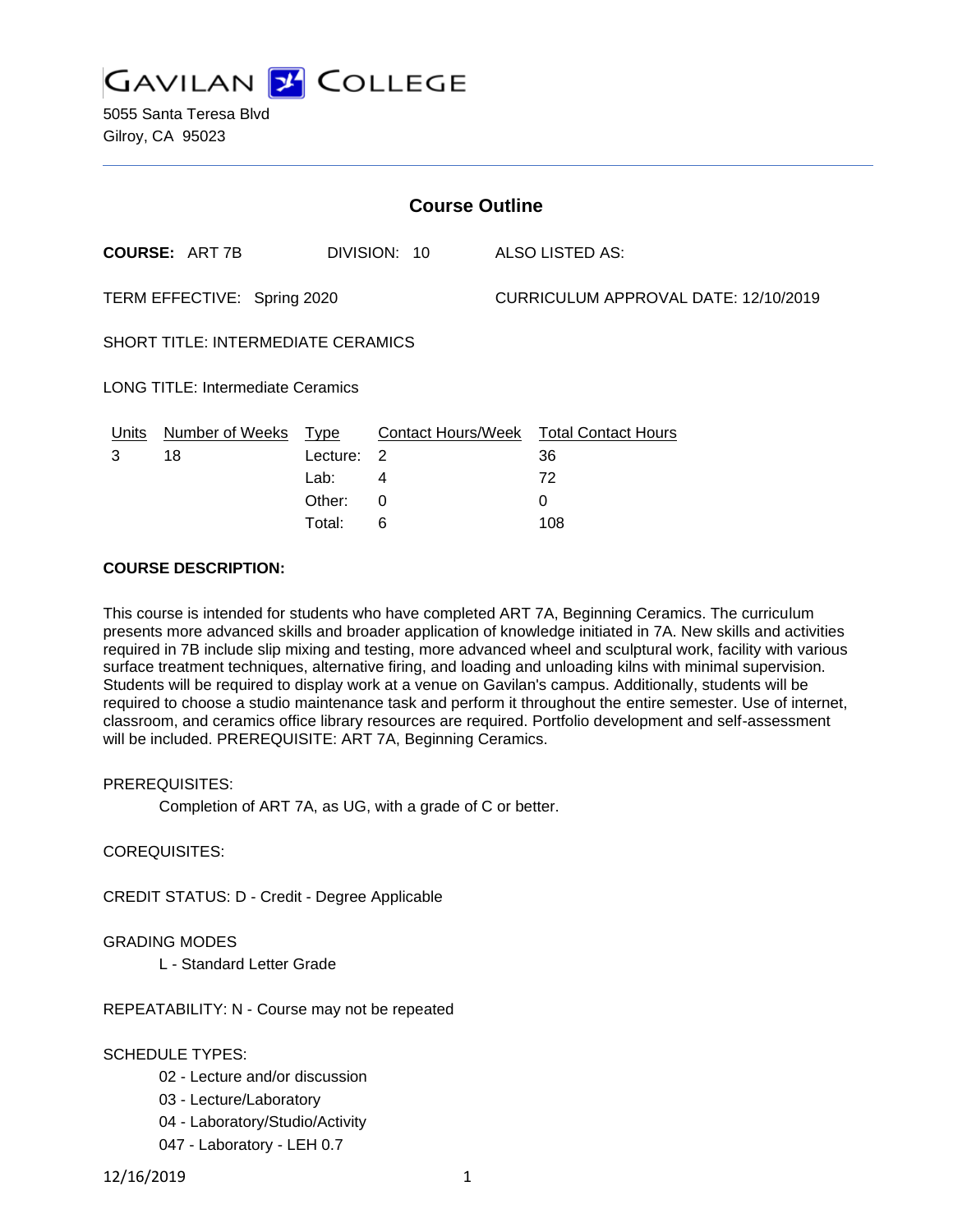# **STUDENT LEARNING OUTCOMES:**

By the end of this course, a student should:

1. Explore and demonstrate various techniques for surface treatments in ceramics utilizing design principles.

2. Demonstrate and apply ceramic studio safety protocols as they create their work.

3. Employ innovative ceramic design to develop a personal style and communication utilizing clay.

#### **CONTENT, STUDENT PERFORMANCE OBJECTIVES, OUT-OF-CLASS ASSIGNMENTS**

Curriculum Approval Date: 12/10/2019

12 lecture Hours Content: Intro to course, materials, assignments, evaluation, safety procedures and protocols. Use of ilearn. Various resources

for research and design development and Web Presentation assignment suggested. Other assignments described: gallery report, sketchbook, glaze notes, digital portfolio development and slip testing.

Topical lectures and terminology as required for assignments. Description of exhibition requirement, venue, and details for preparing to exhibit.

Student Performance Objectives (SPO): Students

research and gather information to inspire their own work. Students formulate a plan for their projects and begin semester's work.

Out-of-Class Assignments: Utilize ilearn for class documents and

communication, research projects and decorating techniques, begin sketchbook and notes. Prepare web presentation. Reading assigned from industry journals or online relevant articles.

16 lab

Hours Content: Introduction and review of various forming techniques-pinch, coil, wheel, slab, mold- by demonstration and example. Description of decorating techniques including burnishing and slips,

including mixing slips and how to test fire at various temperatures and types of firings. Studio work on forming and decorating techniques as well as slip mixing and making test pieces for various

temperature ranges. Studio work on wheel and hand-built forms.

Student Performance Objectives (SPO): Students will make projects using various forming methods, decorate them , and test fire at

different temperatures. They will analyze and record the results.

Out-of-Class Assignments: Research ideas for projects and surfaces, firing temperatures. Reading assignment on hazardous materials

procedures, sketchbooks, begin digital portfolio. Studio practice on wheel. Preparation of web presentations.

8 lecture Hours Content: Lecture on health/safety in studio and studio management as

well as studio protocols. Demonstrations on wheel projects (bowls, cylinders, handles, burnishing). Topical lectures including design principals and application to ceramics. Demonstration of slip

mixing, and proper techniques for handling glaze materials. Metric weighing, record keeping, glaze note taking.

Student Performance Objectives (SPO): Students will adopt and use safe practices in the

ceramics studio. Students will use formal design elements in their work. They will learn how to use the metric weighing system and keep accurate records.

Out-of-Class Assignments: Research ideas for

next projects and potential recipes for mixing slips. Studio practice on wheel. Sketchbook entries about projects and designs and success using with ceramic processes. Research and design the

exhibition piece.

16 lab Hours Content: Studio practice on wheel and hand-building including vase forms and covered jars, studio maintenance tasks. Work on exhibition piece.

Student Performance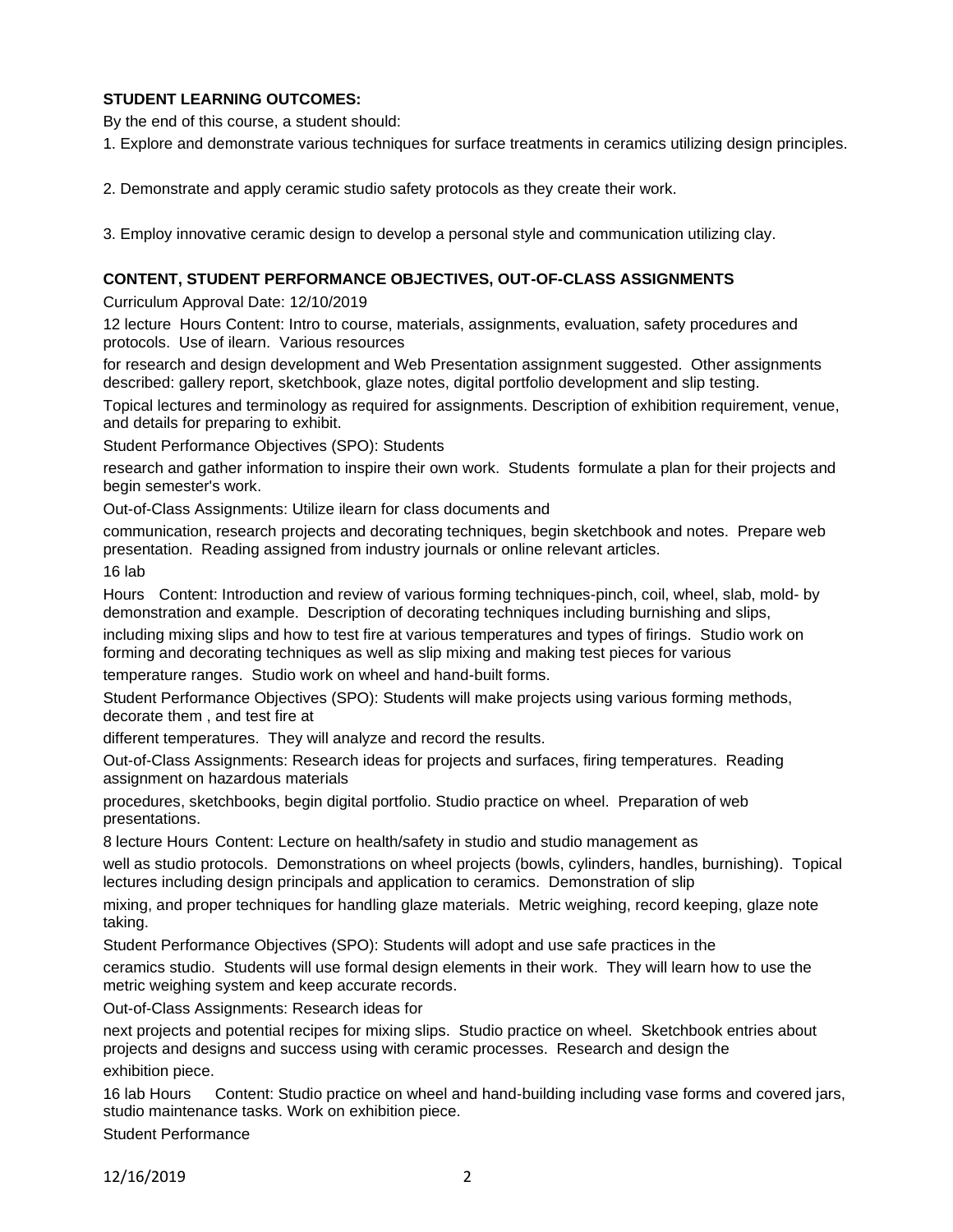Objectives (SPO): Students will methodically practice and progress their skills to create more complex and refined forms.

Out-of-Class Assignments: Read course handouts on how to load a bisque kiln

and also on pit firing. Internet research on pit firing techniques and results. Studio maintenance.

8 lecture Hours Content: Lecture on glazing and glaze types, firing ranges, testing procedures.

Lecture/demo on loading and unloading bisque kiln. Lecture and demonstration of alternative firingshorsehair and pit firing. Pit kiln building, loading, and firing (weather permitting), including

use of saggers. Demonstrations of various firing techniques and glazes.

Student Performance Objectives (SPO): Students will be able to describe differences in results from various firing ranges and

recognize examples from pit, horsehair, cone 5 and cone 10 firings. They will articulate the advantages and disadvantages of each firing temperature. Students will help provide materials for,

construct the pit, load, fire, and unload the pit firing.

Out-of-Class Assignments: Reading assignment of periodical or online articles regarding firing temperatures, alternative firings, and

appropriate finishes.

12 lab Hours Content: Making saggers for alternative firing, studio work on projects including wheel and sculptural projects. Loading and unloading kilns. Glazing and other

final finishing work.

Student Performance Objectives (SPO): Students will each make a sagger.

Out-of-Class Assignments: Research large forms, reading and looking at online information.

4 lecture

Hours Content: Discussion and demonstrations of larger forms, combining two or more pieces into one, and subsequent technical issues. Suitability of clay types and firing ranges, options of surface treatments.

Student Performance Objectives (SPO): students will decide what kind of clay is most suitable for a larger, more complex project They will strategize how best to create this complex piece before beginning.

Out-of-Class Assignments: research forms, clay types, firing ranges to determine best course of action. Sketch ideas.

12 lab Hours Content: Make maquette of large piece first,

then begin large project in time to complete drying, glazing and final firings. Studio work on all projects, studio maintenance.

Student Performance Objectives (SPO): Students will challenge

themselves with more complex projects and create a plan to successfully complete the project..

Out-of-Class Assignments: Studio work.

2 lecture Hours Content: Lectures on digital portfolio

development, sketchbooks, glaze/test notes. Technical issues with photography, uploading photos, presentation, preserving images.

Student Performance Objectives (SPO): Students will photograph and

create a digital portfolio of all work made this semester. They will keep sketchbooks up to date.

Out-of-Class Assignments: complete sketchbooks, take photos, create digital portfolio.

8 lab

**Hours** 

Content: Complete all projects. Studio maintenance tasks. Keep sketchbooks current.

Student Performance Objectives (SPO): Students will take responsibility for getting all work done before end of semester..

Out-of-Class Assignments: Studio work.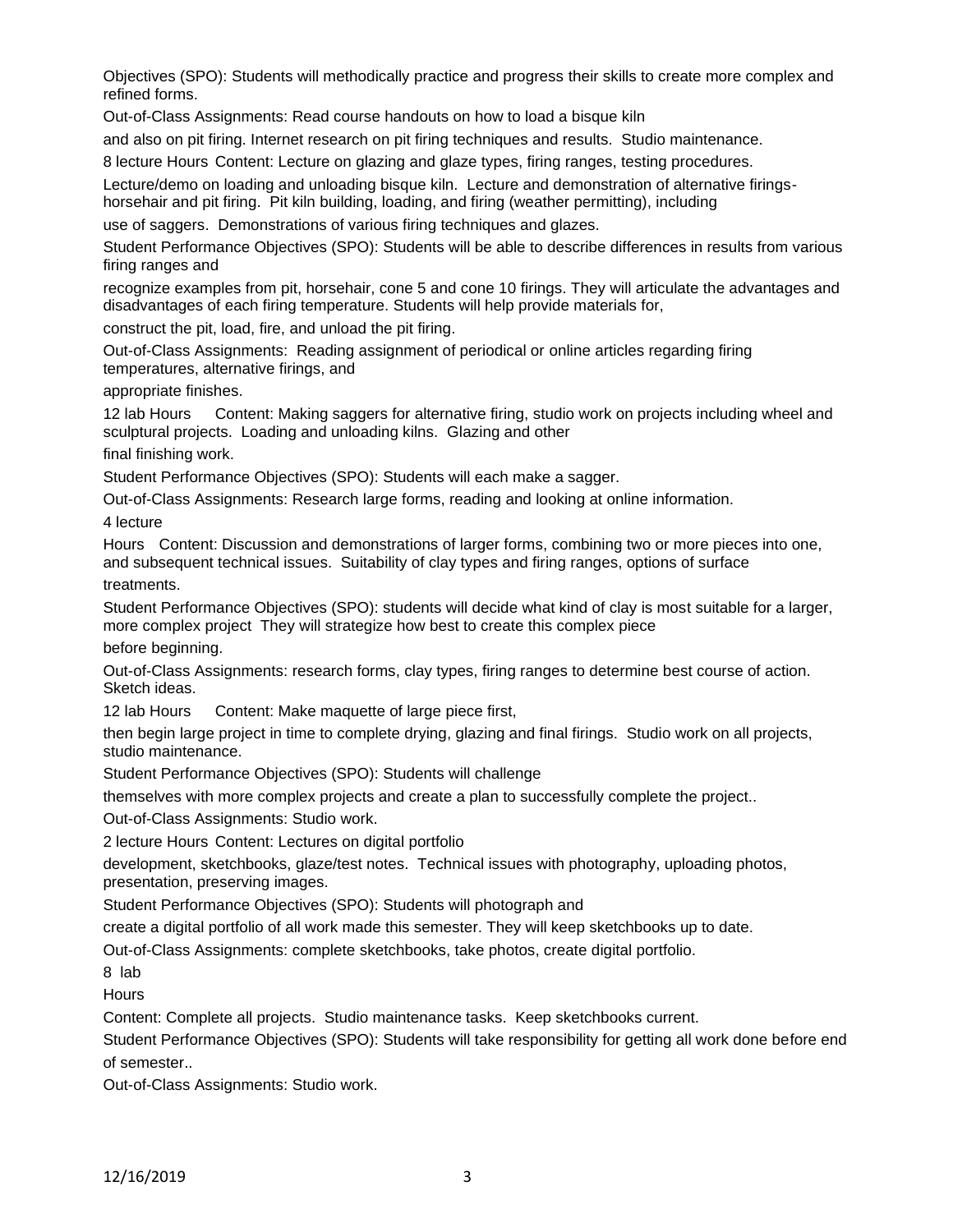2 lecture Hours Content: Lectures on showing work, evaluation, criticizing art work, self critiques, peer critiques. Gallery visits and looking

at art online and from printed sources.

Student Performance Objectives (SPO): Students will prepare work to exhibit on campus. They will critically describe other ceramic work.

Out-of-Class

Assignments: Select work for exhibition. Prepare for oral critiques, review sketchbook and glaze notes. Visit a gallery and write a gallery report.

4 lab Hours

Content: Install the exhibit of

student work on campus. Oral critiques. Students will present their work to class for peer critiques.

Student Performance Objectives (SPO): Students will objectively evaluate their work to their

peers, and provide feedback about others' pieces.

Out-of-Class Assignments: studio maintenance, complete all projects.

2 lab Hours

Content: Complete digital portfolios, complete studio maintenance

tasks, turn in sketchbooks.

Student Performance Objectives (SPO): Students will document their work.

Out-of-Class Assignments: Complete sketchbooks, glaze notes, digital portfolios.

2 Hours

Content:

Final exam period. Written exam and final critiques.

Student Performance Objectives (SPO): Students will demonstrate their accumulated knowledge of ceramic techniques, terms, and practices.

2

Hours Final

## **METHODS OF INSTRUCTION:**

Lectures, discussion, demonstrations, reading, media presentations. Slides and videos will be used. In class discussion as well as oral and written critiques are used for peer and instructor feedback.

## **OUT OF CLASS ASSIGNMENTS**:

Required Outside Hours: 20

Assignment Description: Students will read and study from required texts an assigned articles.

Required Outside Hours: 12

Assignment Description: Students will research and analyze a historic artist and artistic era and write a research paper on their findings, as well as present to the class.

Required Outside Hours: 40

Assignment Description: Students will work on their projects outside of normal lab hours. They will utilize open-lab hours, and will also work on aspects of their projects at home.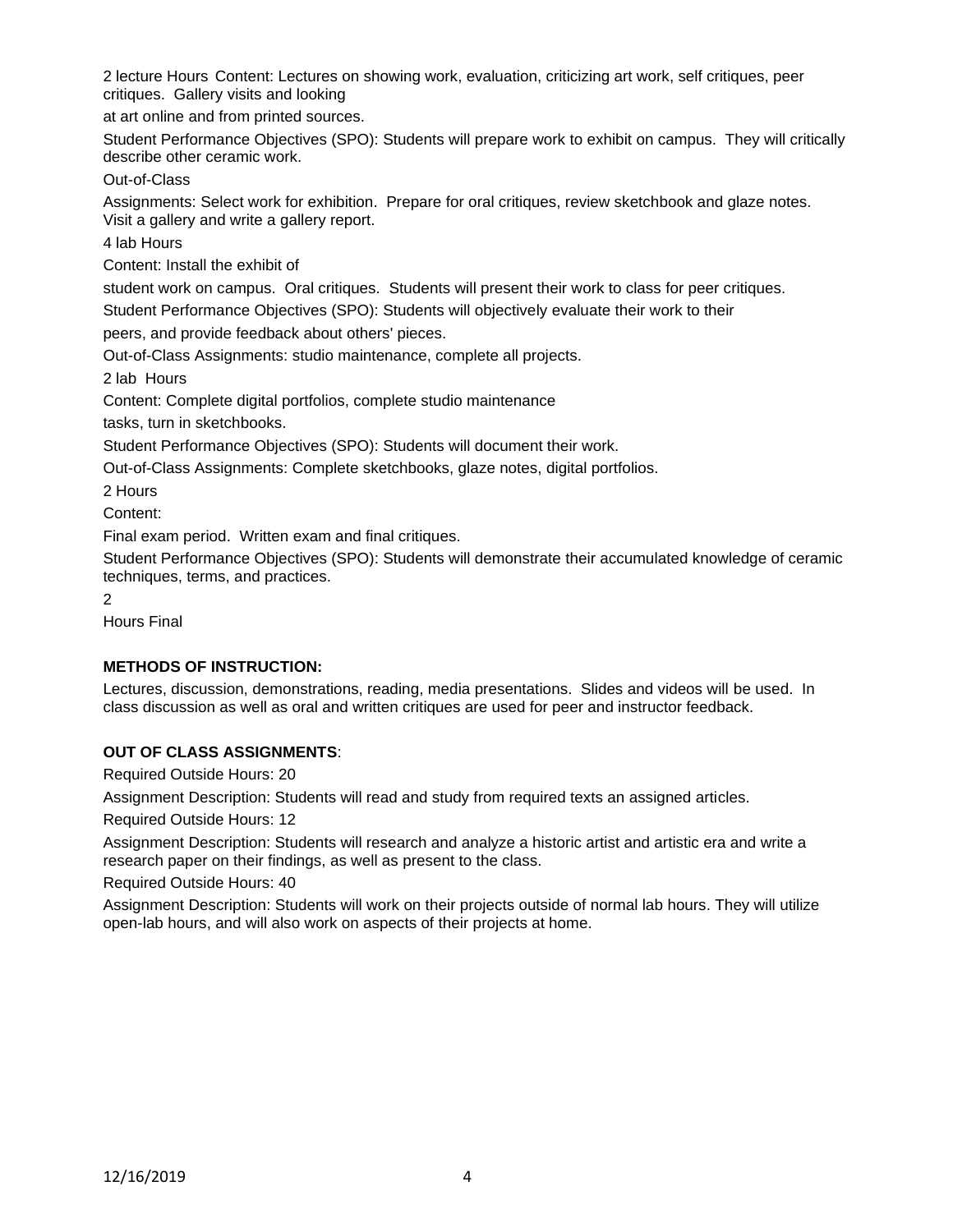## **METHODS OF EVALUATION:**

Writing assignments

Percent of total grade: 20.00 %

Percent range of total grade: 20 % to 40 % Essay Exams Term or Other Papers Other: critiques, glaze notebooks/ sketchbooks If this is a degree applicable course, but substantial writing assignments are NOT appropriate, indicate reason: Course primarily involves skill demonstration or problem solving

Problem-solving assignments

Percent of total grade: 0.00 %

Percent range of total grade: 0 % to 5 % Other: glaze calculation

Skill demonstrations

Percent of total grade: 50.00 %

Percent range of total grade: 50 % to 70 % Class Performance/s

Objective examinations

Percent of total grade: 5.00 %

Percent range of total grade: 5 % to 15 % Completion Other: short essay

Other methods of evaluation

Percent of total grade: 5.00 %

Percent range of total grade: 5 % to 15 % participation/attendance and studio management

## **REPRESENTATIVE TEXTBOOKS:**

Textbook is not required. Other materials required: clay, tool kit.